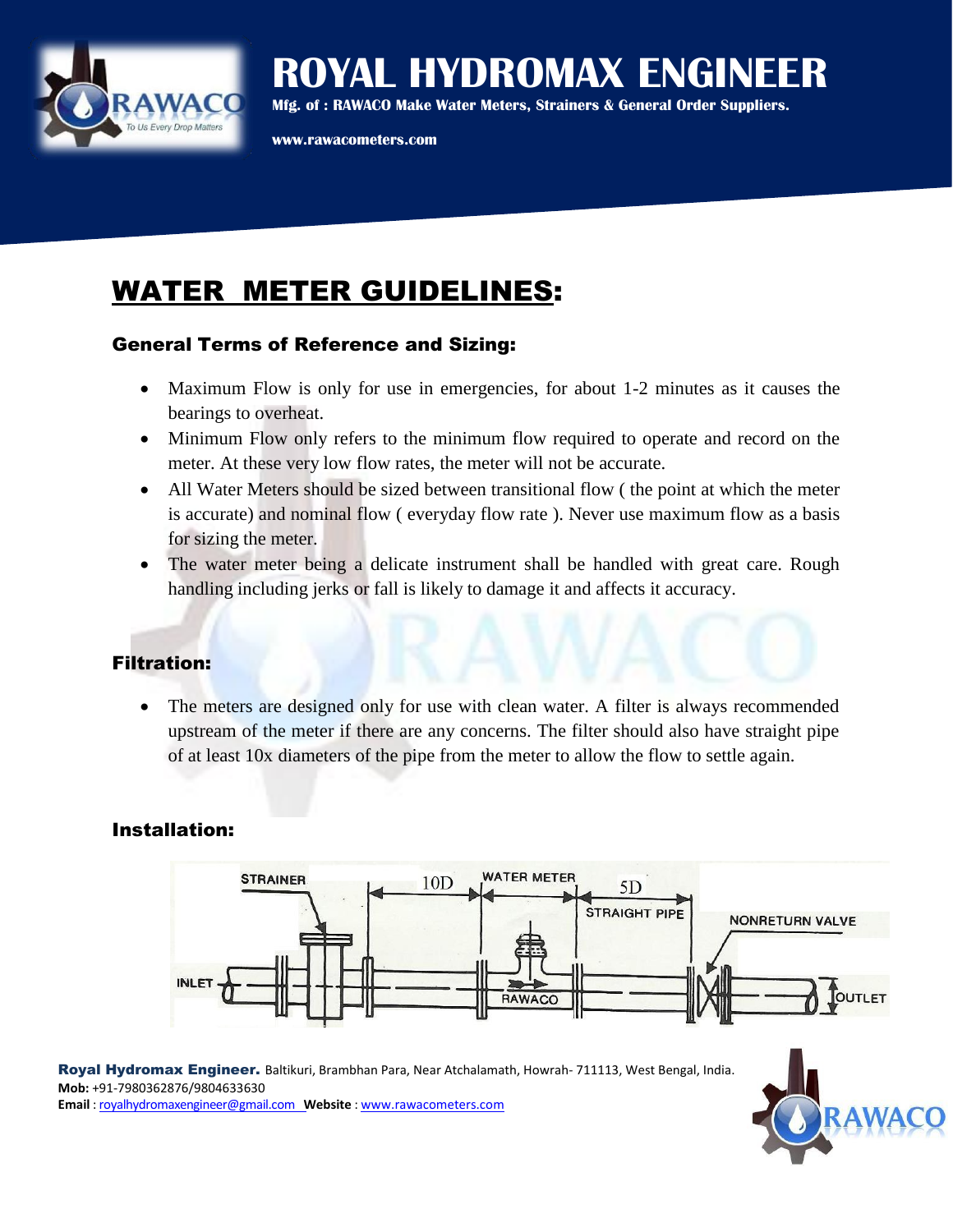

**ROYAL HYDROMAX ENGINEER Mfg. of : RAWACO Make Water Meters, Strainers & General Order Suppliers.**

**www.rawacometers.com**

- The water meter should be installed at a spot where it is readily accessible.
- The water meter should be located where it is not liable to get severe shock of water hammer which might break the system of the meter.
- Before connecting the meter to the water pipe, it should be thoroughly cleaned by installing in place of the water meter a pipe of suitable length and diameter and letting passage of fair amount of water flow through the pipe work to avoid formation of air packets.
- The preferred mounting position is horizontal with the dial facing upwards. Not to be mounted vertically. Never put the meter upside down or canted on its side as it will not function properly.
- Water Meters should always be fitted with a minimum of 10x pipe diameter up stream and 5x pipe diameter downstream. For Example, 4" (DN100) water meter would have 40" (1000mm) upstream of the meter as straight pipe and 20" (500mm) downstream of the meter as straight pipe. This is to ensure accurate reading by reducing water turbulence. At higher pressures (above 8 bar), this should be increased by10x pipe diameter.
- Note that there is a direction of flow arrow on the meter. The water meter shall be so installed that the flow of water should be in the direction shown by the arrow cast on the body.
- It is recommended as good practice to install a strainer/filter before a water meter to protect the mechanism.
- The water used should not exceed the temperature specification of the meter.
- Remember that the meter must only be used for half of its maximum flow for constant use, maximum flow only being used for short periods of 1-2 minutes.
- The protective lid should generally be kept closed and should be opened only for reading the dial.